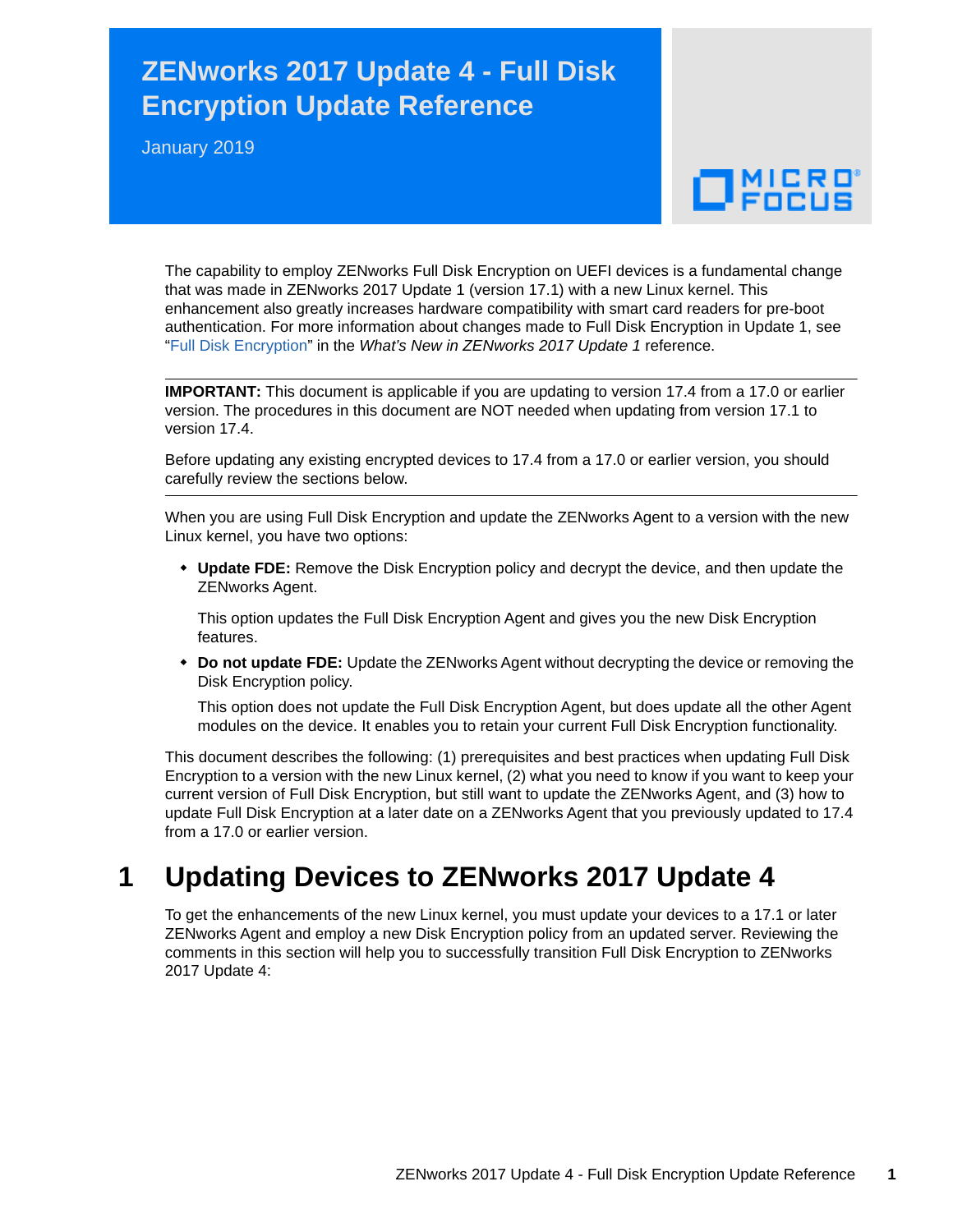#### **Prerequisites when updating the Full Disk Encryption agent to ZENworks 17.4**

Perform the prerequisites below to successfully update the Full Disk Encryption Agent:

**1** If you are updating from ZENworks 17.0, enable the **Volume Decrypted** event in ZENworks Control Center before decrypting any devices. See Monitor Agent Events in ZCC in Step 3 below.

*Skip this step for 11.4.3 and earlier versions*.

**2** Remove Disk Encryption policy assignments from encrypted devices, and refresh those devices to start disk decryption and, if applicable, PBA removal.

See "[Policy Removal"](https://www.novell.com/documentation/zenworks2017/pdfdoc/zen_fde_policies/zen_fde_policies.pdf#bpoav25) in the *ZENworks Full Disk Encryption Policy Reference*.

- **3** Verify the completion of disk decryption on applicable devices using one of the following methods:
	- **Monitor Agent Events in ZCC:** This option is only available in 17.0 and later versions of the ZENworks Control Center, and you need to have the **Volume Decrypted** event enabled before starting decryption. The events display in **Audit and Messages** > **Events** > **Agent Events**.

See "[Enabling Change Events"](https://www.novell.com/documentation/zenworks2017/pdfdoc/zen_fde_audit/zen_fde_audit.pdf#b1962dh1) and "[Viewing Generated Change Events"](https://www.novell.com/documentation/zenworks2017/pdfdoc/zen_fde_audit/zen_fde_audit.pdf#b1962dh7) in the *ZENworks 2017 Update 4 - Auditing Full Disk Encryption Events* reference.

- **Registry key value:** Open the **Search** feature from Windows Start on the device, and type regedit in the **Search** field to open the Registry Editor. In the Registry Editor, go to HKEY\_LOCAL\_MACHINE\\Software\\SECUDE\\SNB\\FDE. If a device is still in an encryption state: encrypted, encrypting, or decrypting, the registry keys will have the following status of encryption or decryption:
	- *DriveInProgress:* SZ registry key indicates which drive is encrypted, encrypting, or decrypting by the drive letter.
	- *OperationInProgress:* DWORD registry key indicates encryption status (1) or decryption status (2).
	- *ProgressPercent:* DWORD registry key indicates percent complete of encryption or decryption (hex 64 or decimal 100).

If there is not an EncryptionProgress folder with the registry keys provided above, there is not a Disk Encryption policy enforced on the device.

**NOTE:** You can also run a batch file through the Active Directory or deploy a bundle to run the batch file rather than accessing individual devices to check the registry keys.

- **Component status FDE command:** Open a command prompt on the device and change the directory (cd) to %ZENWORKS\_HOME%\esm. From this directory type zescommand.exe/componentStatus FDE
	- *Volume(s) encrypted:* If the return value is negative, then a policy is enforced with encryption in place.
	- *No policy or encryption:* If the return value is positive, there is no Disk Encryption policy in place or initialized.
- **FDE About Box:** Open the Full Disk Encryption About box on the device, and check the encryption Status. For more information, see ["Accessing the Full Disk Encryption Agent"](https://www.novell.com/documentation/zenworks2017/pdfdoc/zen_fde_agent/zen_fde_agent.pdf#t424d8qrs1x3) in the *ZENworks Full Disk Encryption Agent Reference*.
- <span id="page-1-0"></span>**4** After first verifying they are not referencing managed devices, delete unused 17.0 or earlier version Disk Encryption policies.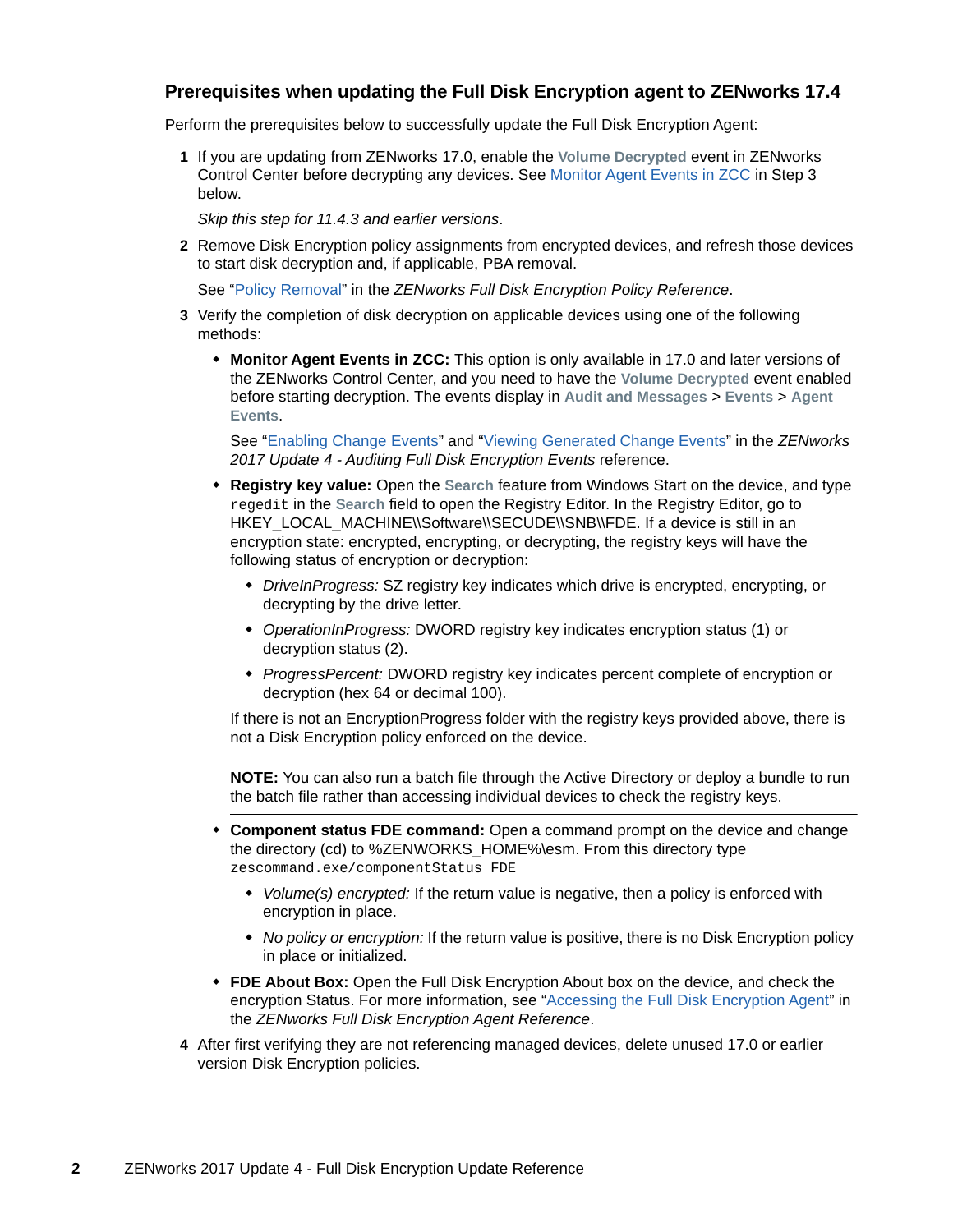To verify no devices are being referenced, select the policy in the ZENworks Control Center, and verify there are no Device, User, or Group assignments in the **Relationships** page.

For deleting a policy, see ["Deleting Policies](https://www.novell.com/documentation/zenworks2017/pdfdoc/zen_fde_policies/zen_fde_policies.pdf#bokpjf6)" in the *ZENworks Full Disk Encryption Policy Reference*.

Once you successfully remove Disk Encryption policies from devices, decrypt drives, and delete old Disk Encryption policies, you are prepared to update the ZENworks Agent to ZENworks 17.4 and to create and apply a new Disk Encryption policy.

For information on updating ZENworks, see the *[ZENworks System Updates Reference](https://www.novell.com/documentation/zenworks2017/pdfdoc/zen_sys_updates/zen_sys_updates.pdf#bookinfo)*.

For information on creating and applying a new Disk Encryption policy, see "[Policy Deployment"](https://www.novell.com/documentation/zenworks2017/pdfdoc/zen_fde_policies/zen_fde_policies.pdf#bnj4sa4) in the *ZENworks Full Disk Encryption Policy Reference*.

#### **Best Practices**

You cannot successfully apply a 17.0 or earlier Disk Encryption policy to a Full Disk Encryption Agent running ZENworks 17.4.

- For the reason stated above, you should delete pre-17.1 Disk Encryption policies after removing them from Full Disk Encryption agents that you are updating to 17.4.
- When deleting a pre-17.1 Disk Encryption policy, ensure that it is not referencing a managed device. See [Step 4](#page-1-0) in the prerequisites below.
- We recommend that any new Disk Encryption policies you create in Update 4 have **17.4**  appended to the policy name until you have a management zone that is free of any pre-17.1 Disk Encryption policies.

A ZENworks 2017 Update 4 server will also append the policy version to the Administrator Notes on the Summary page for any new Disk Encryption policies created in the ZENworks Control Center.

### **2 Postponing ZENworks 2017 Update 4 on the Full Disk Encryption Agent**

We recognize that you may need to postpone the update of the ZENworks Full Disk Encryption Agent to ZENworks on some of your managed devices. If this is the case, you can still update servers and the ZENworks Agent on your devices. Any devices that still have a Disk Encryption policy in place during the update will not apply the update to the Full Disk Encryption Agent.

#### **Considerations when not updating the Full Disk Encryption Agent to 17.4:**

Although we encourage you to fully update all devices, postponing the update of the Full Disk Encryption Agent enables you to focus on devices that need this update while delaying or excluding the update of devices that do not.

#### **Why would I not update Full Disk Encryption?**

- The device has an OPAL-compliant self-encrypting drive that is using native hardware encryption and drive locking only (no software encryption), and you want to continue to use it that way.
- The device encryption is working fine, and the device does not require any of the new Update 1 or later version encryption functionality mentioned in the reference.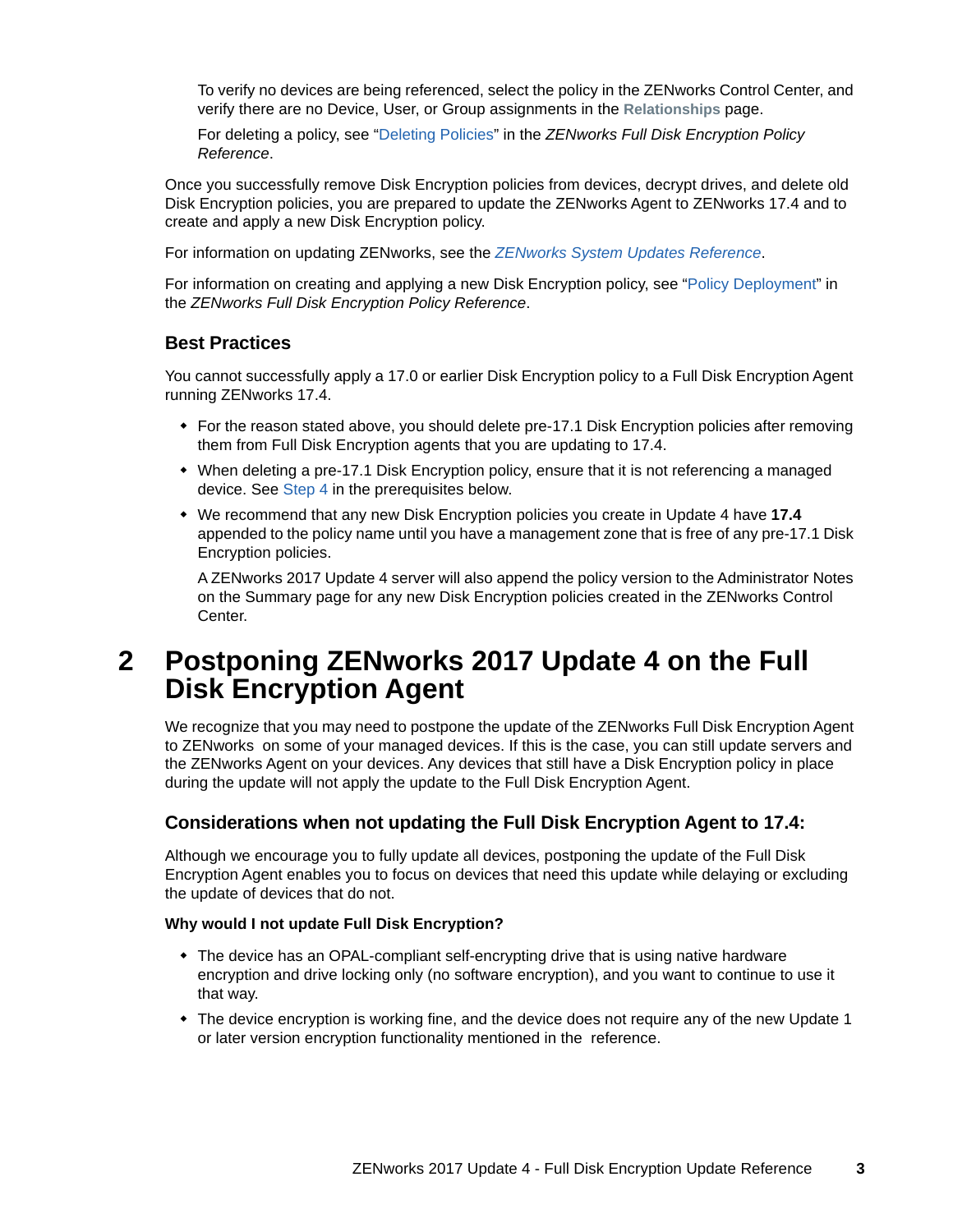#### **What if I delay the update of Full Disk Encryption?**

- Pre-17.1 Disk Encryption policies will remain enforced with their current capabilities (17.0 or earlier version policies) on devices with a 17.4 ZENworks Agent until you remove them.
- A Disk Encryption policy created on a ZENworks 17.4 server cannot be successfully enforced on a 17.0 or earlier Full Disk Encryption Agent.
- Updating the Full Disk Encryption Agent to 17.4 on a ZENworks Agent that was previously updated to 17.4 from a 17.0 or earlier version requires a different process than the standard update with the ZENworks Agent. See [Updating Full Disk Encryption on a 2017 Update 4](#page-3-1)  [Device.](#page-3-1)

### <span id="page-3-1"></span>**3 Updating Full Disk Encryption on a 2017 Update 4 Device**

As stated in the previous sections, if you update your server and the ZENworks Agent to ZENworks 17.4 from a 17.0 or earlier version, but leave a Disk Encryption policy in place on the device, the Full Disk Encryption Agent will continue to run the older version and not complete the update, even though the other ZENworks modules will update to the new version. This section provides information for updating the Full Disk Encryption Agent to ZENworks 17.4 on a device that already has a 17.1 or later version ZENworks Agent.

To update a 17.0 or earlier Full Disk Encryption Agent on a 17.1 or later ZENworks Agent:

**1** If you are updating from ZENworks 17.0, enable the **Volume Decrypted** event in ZENworks Control Center before decrypting any devices. See Monitor Agent Events in ZCC in [Step 3](#page-3-0) below.

*Skip this step for 11.4.3 and earlier versions*.

**2** Remove the Disk Encryption policy assignment from the encrypted device, and refresh the device to start disk decryption and, if applicable, PBA removal.

See "[Policy Removal"](https://www.novell.com/documentation/zenworks2017/pdfdoc/zen_fde_policies/zen_fde_policies.pdf#bpoav25) in the *ZENworks Full Disk Encryption Policy Reference*.

- <span id="page-3-0"></span>**3** Verify the completion of disk decryption by doing one of the following:
	- **Monitor Agent Events in ZCC:** This option is only available in 17.0 and later versions of the ZENworks Control Center, and you need to have the **Volume Decrypted** event enabled before starting decryption. The events display in **Audit and Messages** > **Events** > **Agent Events**.

See "[Enabling Change Events"](https://www.novell.com/documentation/zenworks2017/pdfdoc/zen_fde_audit/zen_fde_audit.pdf#b1962dh1) and "[Viewing Generated Change Events"](https://www.novell.com/documentation/zenworks2017/pdfdoc/zen_fde_audit/zen_fde_audit.pdf#b1962dh7) in the *ZENworks 2017 Update 4 - Auditing Full Disk Encryption Events* reference.

- **Registry key value:** Open the **Search** feature from Windows Start on the device, and type regedit in the **Search** field to open the Registry Editor. In the Registry Editor, go to HKEY\_LOCAL\_MACHINE\\Software\\SECUDE\\SNB\\FDE. If a device is still in an encryption state: encrypted, encrypting, or decrypting, the registry keys will have the following status of encryption or decryption:
	- *DriveInProgress:* SZ registry key indicates which drive is encrypted, encrypting, or decrypting by the drive letter.
	- *OperationInProgress:* DWORD registry key indicates encryption status (1) or decryption status (2).
	- *ProgressPercent:* DWORD registry key indicates percent complete of encryption or decryption (hex 64 or decimal 100).

If there is not an EncryptionProgress folder with the registry keys provided above, there is not a Disk Encryption policy enforced on the device.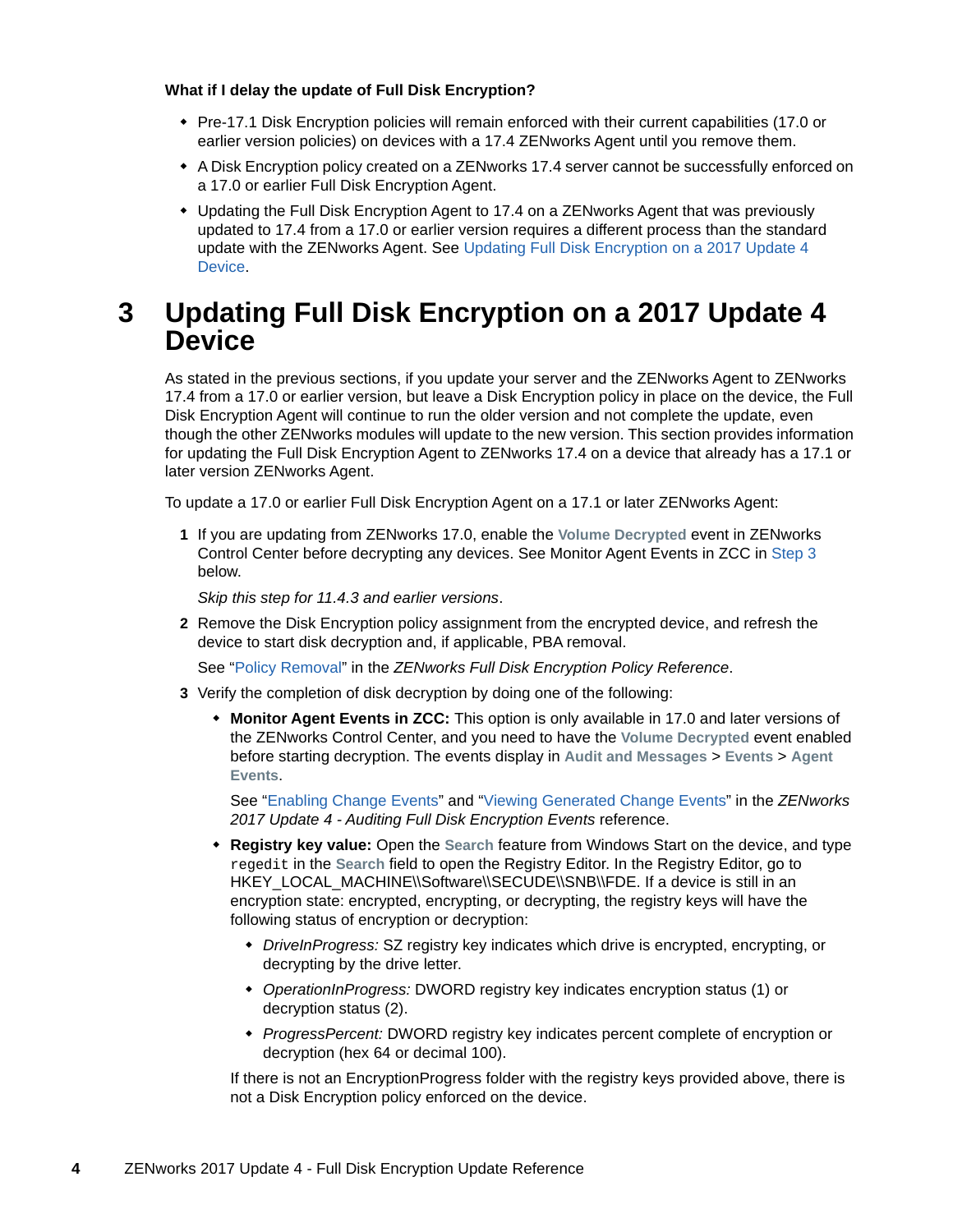**NOTE:** You can also run a batch file through the Active Directory or deploy a bundle to run the batch file rather than accessing individual devices to check the registry keys.

- **Component status FDE command:** Open a command prompt on the device and change the directory (cd) to %ZENWORKS\_HOME%\esm. From this directory type zescommand.exe/componentStatus FDE
	- *Volume(s) encrypted:* If the return value is negative, then a policy is enforced with encryption in place.
	- *No policy or encryption:* If the return value is positive, there is no Disk Encryption policy in place or initialized.
- **FDE About Box:** Open the Full Disk Encryption About box on the device, and check the encryption Status. For more information, see ["Accessing the Full Disk Encryption Agent"](https://www.novell.com/documentation/zenworks2017/pdfdoc/zen_fde_agent/zen_fde_agent.pdf#t424d8qrs1x3) in the *ZENworks Full Disk Encryption Agent Reference*.
- **4** After first verifying they are not referencing managed devices, delete unused 17.0 or earlier version Disk Encryption policies.

To verify no devices are being referenced, select the policy in the ZENworks Control Center, and verify there are no Device, User, or Group assignments in the **Relationships** page.

For deleting a policy, see ["Deleting Policies](https://www.novell.com/documentation/zenworks2017/pdfdoc/zen_fde_policies/zen_fde_policies.pdf#bokpjf6)" in the *ZENworks Full Disk Encryption Policy Reference*.

- **Update FDE using a quick task:** Do the following in ZENworks Control Center:
	- 1. Browse to and select a device group, device folder, or device(s).
	- 2. Click **Quick Tasks** to open the drop-down menu, and select **Verify Last Update**.

This will run each MSI from the system update on applicable devices.

- **Update FDE using the Admin Command Prompt:** Do the following to rerun the Update MSI files on the device:
	- 1. Copy the MSI files below from the server to the device, such as C:\Temp.

Server copy location: %ZENWORKS\_HOME%\install\downloads\msi folder.

- novell-zenworks-fde-api-*version-number*.msi
- novell-zenworks-fde-sec-*version-number*.x86\_64.msi
- novell-zenworks-fde-*version-number*.msi
- 2. Open the Administrator Command Prompt on the device and run each command below in sequence using the version numbers from the files you copied.
	- msiexec.exe /i novell-zenworks-fde-api-*version-number*.x86\_64.msi /qn /L\*v C:\Windows\Temp\fde\_api\_install\_Log.txt
	- msiexec.exe /i novell-zenworks-fde-sec-*version-number*.x86\_64.msi /qn UPGD=1 ADMINPWD={11111111-2222-3333-4444-555555555555} WMIQUERY=0 / L\*v C:\Windows\Temp\fde\_sec\_install\_Log.txt
	- msiexec.exe /i novell-zenworks-fde-*version-number*.msi /qn /L\*v C:\Windows\Temp\novell-zenworks-fde\_install\_Log.txt

**NOTE:** You can also setup batch files to rerun the MSIs if they are available on a network share or somewhere the agent can access them.